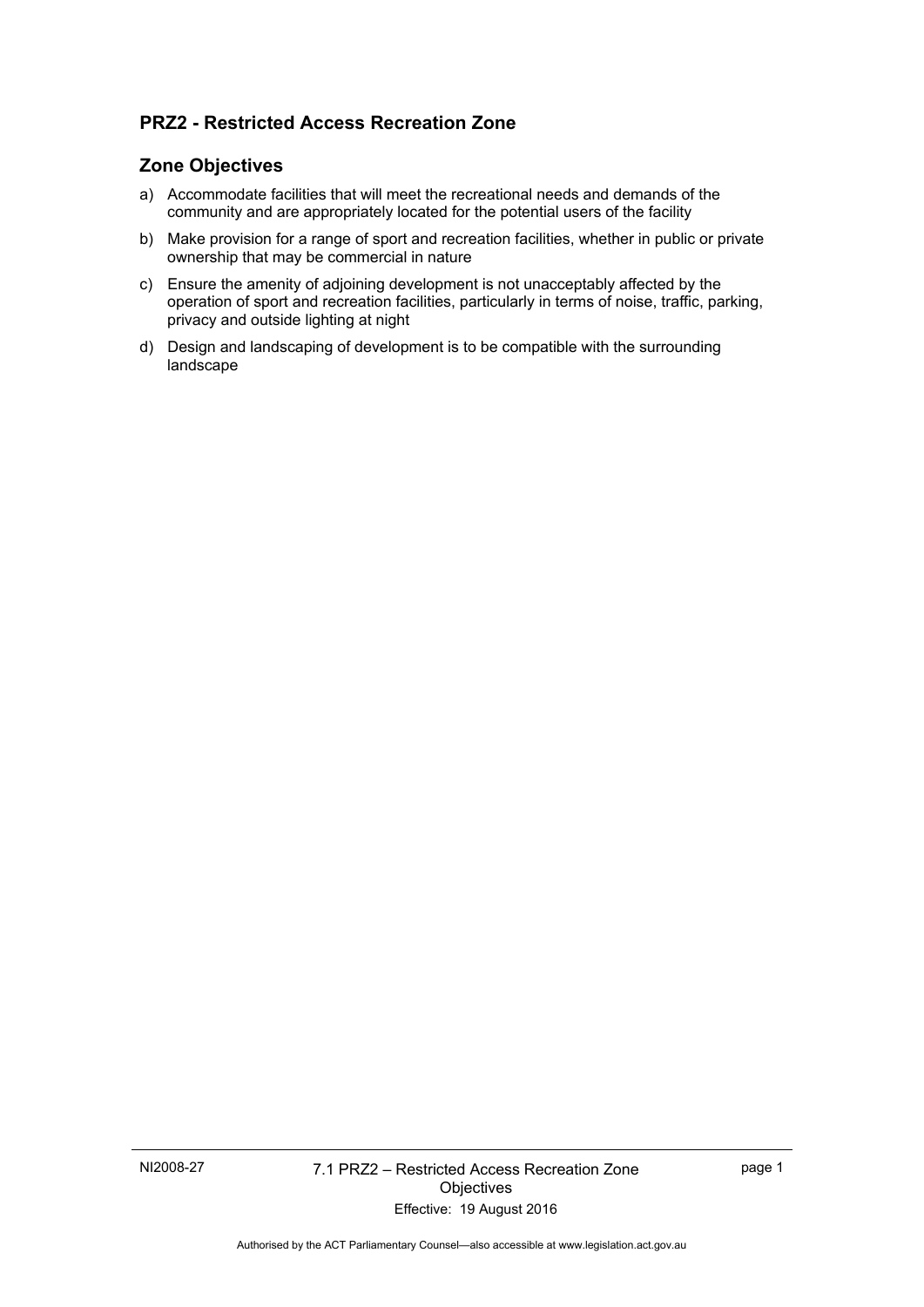# **PRZ2 - Restricted Access Recreation Zone**

#### **EXEMPT DEVELOPMENT**

Development approval is not required. Building approval may be required. On leased land, development must be authorised by a lease.

Development identified in the Planning and Development Act 2007 as exempt (see sections 133 and 134 of the Act and section 20 and schedule 1 of the Planning and Development Regulation 2008)

# **ASSESSABLE DEVELOPMENT**

Development application required.

On leased land, development must be authorised by a lease.

### **MINIMUM ASSESSMENT TRACK**

**CODE** 

Development listed below requires a development application and is assessed in the code track

#### **Development**

#### No development identified.

**MINIMUM ASSESSMENT TRACK** 

**MERIT** 

Development listed below requires a development application and is assessed in the merit track, unless specified in schedule 4 of the Planning and Development Act 2007 (as impact track) or specified as prohibited development in a precinct map.

| <b>Development</b>                                 |                                                                                  |
|----------------------------------------------------|----------------------------------------------------------------------------------|
| ancillary use                                      | major road                                                                       |
| aquatic recreation facility                        | MAJOR UTILITY INSTALLATION                                                       |
| car park                                           | minor road                                                                       |
| child care centre                                  | minor use                                                                        |
| club                                               | motel                                                                            |
| communications facility                            | outdoor recreation facility                                                      |
| community activity centre                          | parkland                                                                         |
| consolidation                                      | playing field                                                                    |
| demolition                                         | public agency                                                                    |
| development in a location and of a type identified | sign                                                                             |
| in a precinct map as additional merit track        |                                                                                  |
| development                                        |                                                                                  |
| educational establishment                          | subdivision                                                                      |
| guest house                                        | temporary use                                                                    |
| hotel                                              | varying a lease (where not prohibited, code track<br>or impact track assessable) |
| indoor recreation facility                         |                                                                                  |

**MINIMUM ASSESSMENT TRACK** 

**IMPACT** 

Development listed below requires a development application and is assessed in the impact track

1. Development that is not:

- a. Exempt, code track or merit track development (see section 132 of the Planning and Development Act 2007); or
- b. Prohibited development, other than development that is permitted under s137 of the Planning and Development Act 2007.

2. Development specified in schedule 4 of the Planning and Development Act 2007 and not listed as a prohibited use in this table.

3. Development that is authorised by a lease and listed as a prohibited use in this table.

### page 2 7.1 PRZ2 – Restricted Access Recreation Zone Development Table Effective: 19 August 2016

NI2008-27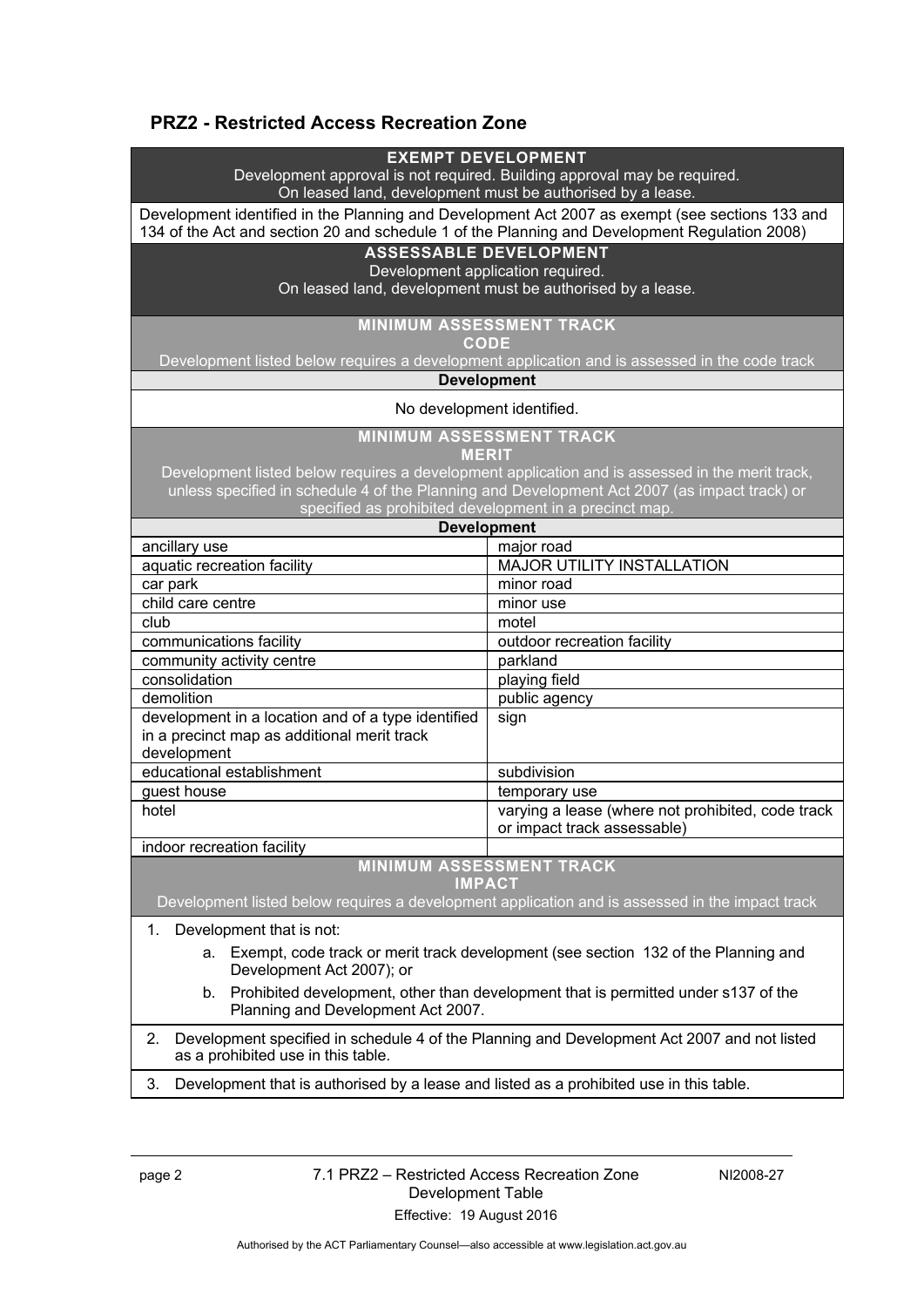4. Development declared under section 124 or section 125 of the Planning and Development Act 2007 and not listed as a prohibited development in this table.

### 5. Varying a lease to add a use assessable under the impact track.

| PROHIBITED DEVELOPMENT                                                                                                                                                              |                                                                                              |
|-------------------------------------------------------------------------------------------------------------------------------------------------------------------------------------|----------------------------------------------------------------------------------------------|
| Development listed below is prohibited development unless the development is identified elsewhere in<br>this development table as assessable under the code, merit or impact track. |                                                                                              |
| agriculture                                                                                                                                                                         | mobile home park                                                                             |
| airport                                                                                                                                                                             | municipal depot                                                                              |
| animal care facility                                                                                                                                                                | nature conservation area                                                                     |
| animal husbandry                                                                                                                                                                    | NON-RETAIL COMMERCIAL USE                                                                    |
| boarding house                                                                                                                                                                      | offensive industry                                                                           |
| bulk landscape supplies                                                                                                                                                             | overnight camping area                                                                       |
| caravan park/camping ground                                                                                                                                                         | pedestrian plaza                                                                             |
| cemetery                                                                                                                                                                            | place of assembly                                                                            |
| civic administration                                                                                                                                                                | place of worship                                                                             |
| community theatre                                                                                                                                                                   | plant and equipment hire establishment                                                       |
| corrections facility                                                                                                                                                                | plantation forestry                                                                          |
| craft workshop                                                                                                                                                                      | produce market                                                                               |
| cultural facility                                                                                                                                                                   | public transport facility                                                                    |
| defence installation                                                                                                                                                                | railway use                                                                                  |
| development in a location and of a type identified<br>in a precinct map as additional prohibited                                                                                    | recyclable materials collection                                                              |
| development                                                                                                                                                                         |                                                                                              |
| drink establishment                                                                                                                                                                 | recycling facility                                                                           |
| drive-in cinema                                                                                                                                                                     | religious associated use                                                                     |
| emergency services facility                                                                                                                                                         | <b>RESIDENTIAL USE</b>                                                                       |
| farm tourism                                                                                                                                                                        | restaurant                                                                                   |
| freight transport facility                                                                                                                                                          | retirement village                                                                           |
| funeral parlour                                                                                                                                                                     | sand and gravel extraction                                                                   |
| general industry                                                                                                                                                                    | scientific research establishment                                                            |
| group or organised camp                                                                                                                                                             | service station                                                                              |
| hazardous industry                                                                                                                                                                  | <b>SHOP</b>                                                                                  |
| hazardous waste facility                                                                                                                                                            | stock/sale yard                                                                              |
| health facility                                                                                                                                                                     | store                                                                                        |
| home business                                                                                                                                                                       | tourist facility                                                                             |
| hospital                                                                                                                                                                            | transport depot                                                                              |
| incineration facility                                                                                                                                                               | varying a lease to add a use listed as "prohibited<br>development" in this development table |
| indoor entertainment facility                                                                                                                                                       | vehicle sales                                                                                |
| industrial trades                                                                                                                                                                   | veterinary hospital                                                                          |
| land fill site                                                                                                                                                                      | warehouse                                                                                    |
| land management facility                                                                                                                                                            | waste transfer station                                                                       |
| light industry                                                                                                                                                                      | woodlot                                                                                      |
| liquid fuel depot                                                                                                                                                                   | zoological facility                                                                          |
| mining industry                                                                                                                                                                     |                                                                                              |

# **RELEVANT CODE**

Development proposals must comply with the Parks and Recreation Zone Development Code.

## NI2008-27 7.1 PRZ2 – Restricted Access Recreation Zone Development Table Effective: 19 August 2016

page 3